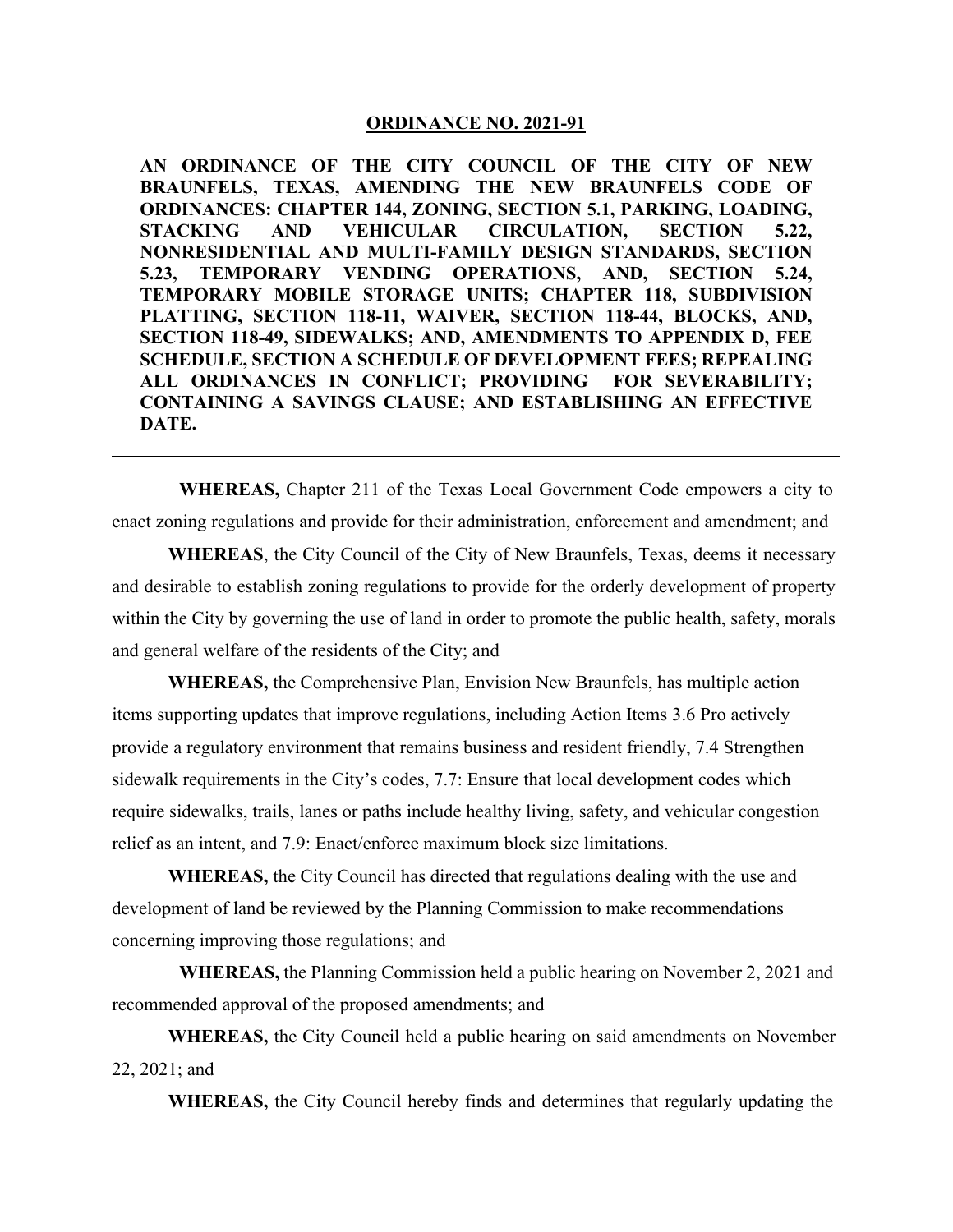code for clarification provides improved customer service and is in the best interest of the citizens of New Braunfels.

# **NOW, THEREFORE, BE IT ORDAINED BY THE CITY COUNCIL OF THE CITY OF NEW BRAUNFELS, TEXAS:**

#### **SECTION 1**

**THAT** Chapter 144, Zoning, Section 5.1 Parking, loading, stacking and vehicular circulation, is hereby amended with additions as underlined and deletions as stricken:

#### **Sec. 144-5.1. Parking, loading, stacking and vehicular circulation.**

5.1-1. General provisions.

- (i) *Off-site parking.* As a means of satisfying off-street parking requirements, off-site parking shall be permitted with the approval of an application for off-site parking. Offsite parking is subject to the following:
	- (1) The applicant has submitted an application for off-site parking that includes an access plan demonstrating that access to the off-site parking is reasonably and safely accessible by the public by foot;
	- (2) The nearest edge of the closest parking space of the off-site parking is no further than 800 feet from the lot or parcel of the premise using the off-site parking (subject property);
	- (3) The off-site parking spaces are not shared with any other off-premise use and are not required parking for any other premise;
	- (4) The off-site parking spaces shall be paved and striped to city code prior to a certificate of occupancy being granted to the premise using the off-site parking;
	- (5) An off-site parking agreement between the off-site parking area property owner and the property owner of the subject property on a form approved by the city attorney. The term of the agreement shall be no less than ten years. The agreement shall bind future owners or assigns. The agreement shall state that, if for any reason the agreement is not followed, the owner of the subject property shall acknowledge that the property is in violation of this chapter and that the certificate of occupancy may be voided by the city. The agreement shall state that it cannot be cancelled or amended unless by written agreement from the city, is replaced with on-site parking in accordance with code, or is replaced with another off-site parking agreement;
	- (6) Failure to renew or maintain an off-site parking agreement for required parking may result in loss of compliance with off-street parking requirements resulting in the revocation of the certificate of occupancy; and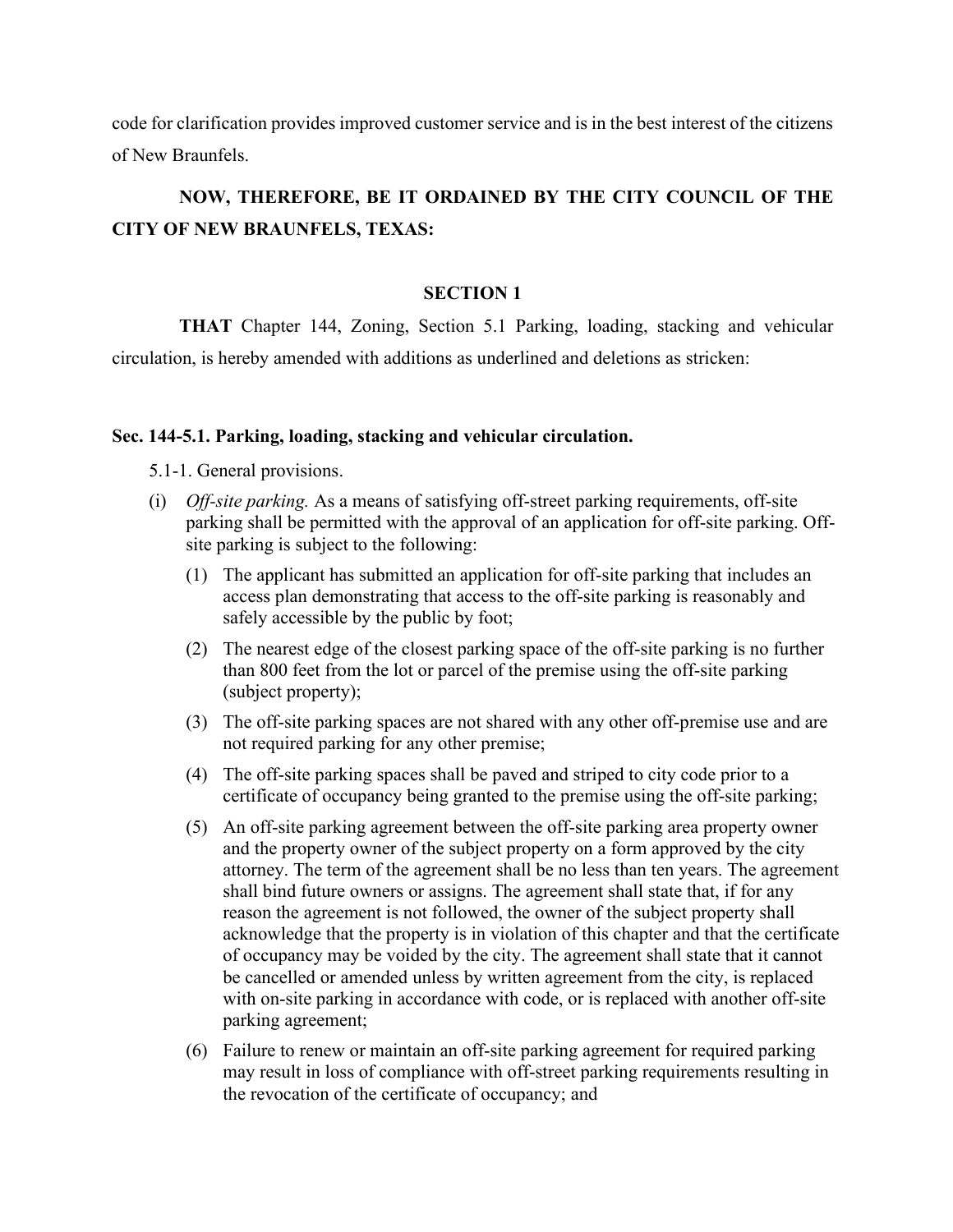- (7) Directional signage shall be provided as follows:
	- (a) At the entrance to the off-site parking. There shall be no more than one such directional sign, it shall be no larger than four square feet per face, and state parking is allowed for the establishment using the off-site parking.
	- (b) In the on-site parking area of the subject property, stating and/or showing where the off-site parking is located. There shall be no more than one such sign that shall be no larger than four square feet per face.
- (8) Consideration of application. The **planning and community development** department Planning and Development Services Department shall approve or deny any completed application based on the above criteria and any additional information deemed necessary for a thorough review. Any application that is missing information will be considered incomplete and will not be processed. If approved, the off-site parking agreement shall be recorded in the appropriate county deed records and a copy shall be provided to the planning and community development department Planning and Development Services Department.
- (9) Appeal procedures. Aggrieved parties may appeal an off-site parking administrative decision. Appeals are considered by the eity council zoning board of adjustment.
	- (a) An appeal must be made with an application form available in the  $\frac{\text{planning}}{\text{planning}}$ and community development department Planning and Development Services Department with the requirements to file an appeal as outlined in section 144-2.2 of this chapter.
	- (b) The appeal shall be scheduled for consideration on a regular agenda of the city council.
	- (b) The zoning board of adjustment shall review the site plan and shall approve, approve subject to certain conditions, or disapprove the off-site parking plan.
	- (c) The city council zoning board of adjustment shall determine final approval or disapproval of all off-site parking appeals.

(Ord. No. 2012-49, § 1(Exh. A), 9-10-12; Ord. No. 2016-75, § 2, 12-12-16; Ord. No. 2017-80, § 2, 10-23-17; Ord. No. 2018-21, § 2, 3-26-18; Ord. No. 2019-78, § 3, 11-11-19; Ord. No. 2021-07 , § 6, 2-8-21; Ord. No. 2021-52 , § 2, 7-12-21)

# **SECTION 2**

**THAT** Chapter 144, Zoning, Section 5.22 Non-residential and multifamily design standards, is hereby amended with additions as underlined and deletions as stricken: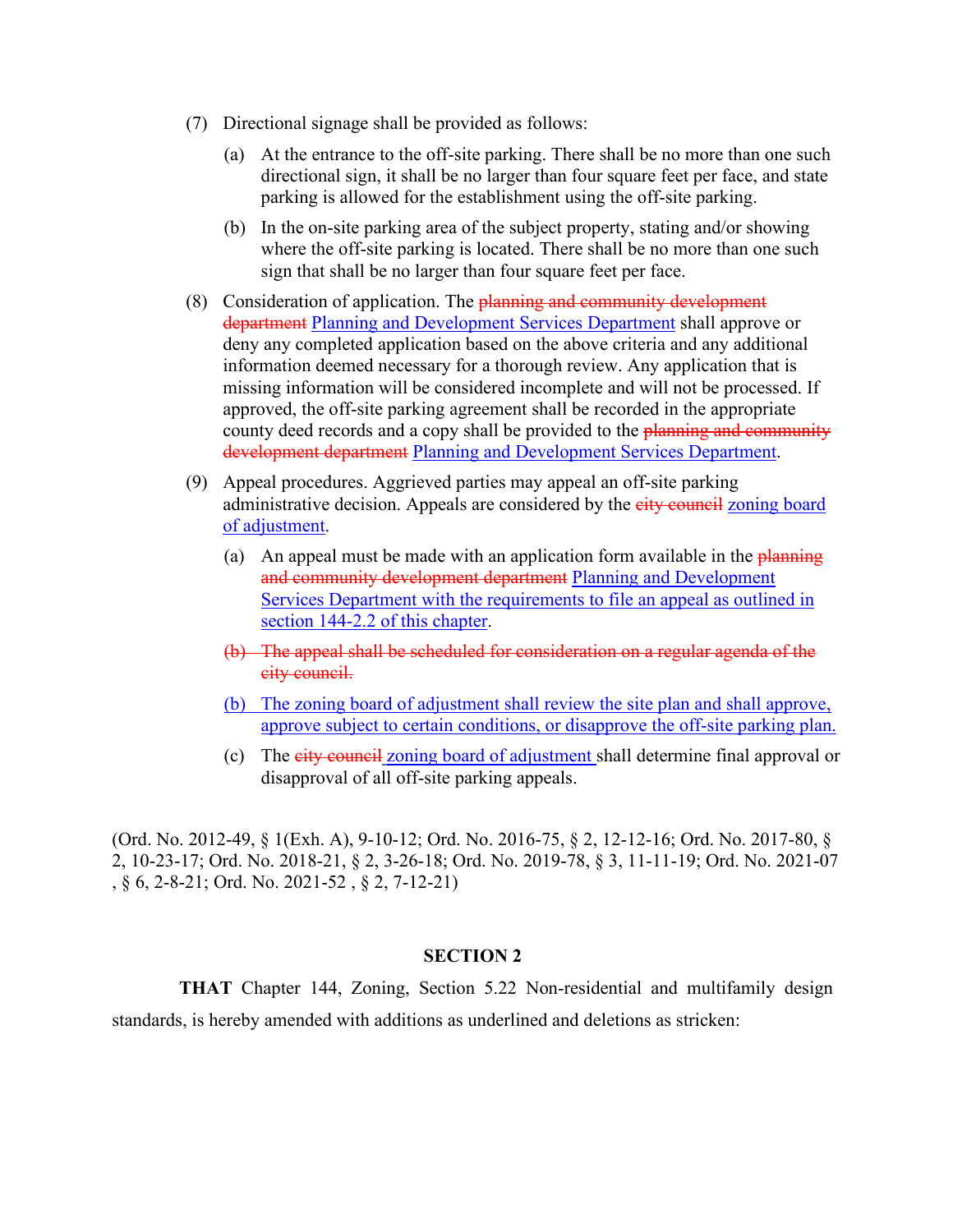# **Sec. 144-5.22. Non-residential and multifamily design standards.**

5.22-10. *Appeal procedures.*

- (a) Enforcement of this section may be appealed to the planning commission eity council.
- (b) Appeal procedures.
	- (1) All Any appeal actions for a site plan application denied by the planning director or his/her designee shall be submitted to and by the applicant eity council within 30 days of the denial if requested by the applicant.
	- (2) An appeal must be made in writing on an application form available in the planning and community development department Planning and Development Services Department and shall be accompanied by an application fee per appendix D of this Code and shall include a site plan, building elevation plan and landscape plan.
	- (3) The appeal shall be scheduled for consideration of the site plan on the regular agenda of the council within 30 days after the appeal application is received, or, in the case of an incomplete application, 30 days after the submission is deemed complete.
	- (3) The appeal shall be scheduled for consideration on the next available agenda of the planning commission.
	- $(4)$  (4) The council planning commission shall review the site plan appeal and shall recommend approval approve, approval approve subject to certain conditions, or disapproval disapprove of the concept plan or building site plan appeal.
	- $(5)$  (5) The eity council planning commission shall determine final approval or disapproval of all site plan appeals.

(Ord. No. 2012-49, § 1(Exh. A), 9-10-12; Ord No. 2017-06, § 3, 1-9-17; Ord. No. 2018-21, § 2, 3-26-18; Ord. No. 2020-05, § 4, 1-27-20)

# **SECTION 3**

**THAT** Chapter 144, Zoning, Section 5.23 Temporary vending operations, is hereby amended with additions as underlined and deletions as stricken:

# **Sec. 144-5.23. Temporary vending operations.**

- 5.23-22. *Appeal procedures.*
- (a) Enforcement of this section may be appealed to the  $\frac{e^{\frac{1}{2}}}{e^{\frac{1}{2}} \sqrt{e^{\frac{1}{2}}}}$  zoning board of adjustment.
- (b) Appeal actions.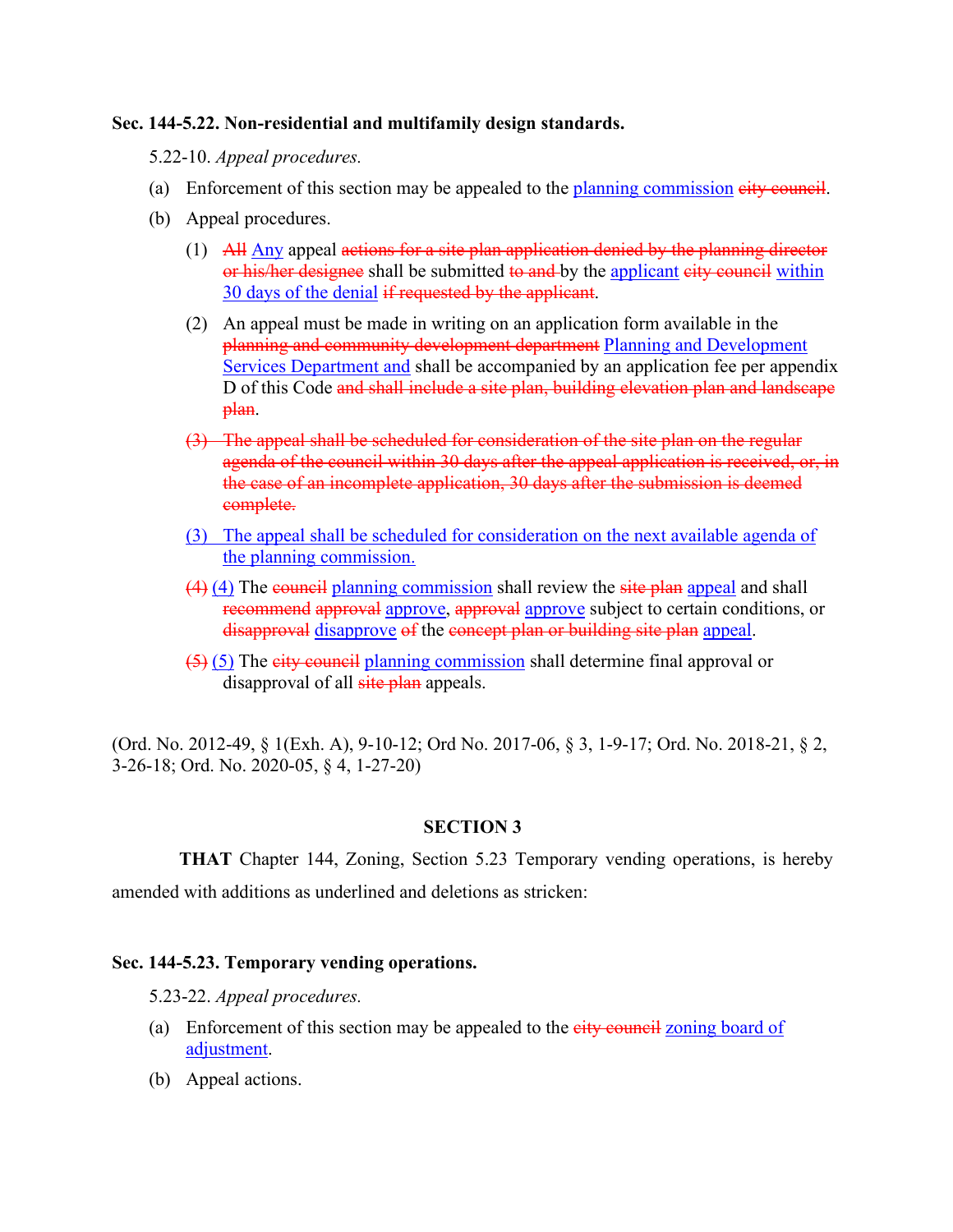- (1) All  $\overline{Ah}$  appeal actions for a site plan application denied by the planning director shall be submitted to the Planning and Development Services Department. to and reviewed by the city council, if requested by the applicant. The requirements to file an appeal are outlined in section 144-2.2 of this chapter.
- (2) The appeal shall be scheduled for consideration  $\theta$  filter  $\theta$  is the next available regular agenda of the council board within 30 days after the submission is received, or, in the case of an incomplete submission, 30 days after the submission is deemed complete.
- (3) The council board shall review the site plan appeal and shall approve, approve subject to certain conditions, or disapprove the **concept plan or site plan** appeal.
- (4) The city council zoning board of adjustment shall determine final approval or disapproval of all site plan appeals.

(Ord. No. 2012-49, § 1(Exh. A), 9-10-12; Ord. No. 2016-38, § 1, 7-11-16; Ord. No. 2017-12, § 1, 1-23-17; Ord. No. 2017-77, § 4, 10-23-17; Ord. No. 2018-21, § 2, 3-26-18)

# **SECTION 4**

**THAT** Chapter 144, Zoning, Section 5.24 Temporary mobile storage units, is hereby amended with additions as underlined and deletions as stricken:

### **Sec. 144-5.24. Temporary mobile storage units.**

5.24-14. *Appeal procedures.*

- (a) Enforcement of this section may be appealed to the planning commission.  $e^{i t y}$  council.
- (b) Appeal actions.
	- $(1)$  All Any appeal actions for a site plan application denied by the planning director or his/her designee shall be submitted to and reviewed by the city council, if requested by the applicant within 30 days of the denial.
	- (2) The appeal shall be scheduled for consideration of the site plan on the regular next available agenda of the council planning commission within 30 days after the submission is received, or, in the case of an incomplete submission, 30 days after the submission is deemed complete.
	- (3) The council planning commission shall review the site plan appeal and shall recommend approval approve, approval approve subject to certain conditions, or disapproval disapprove of the concept plan or site plan appeal.
	- (4) The eity council planning commission shall determine final approval or disapproval of all site plan appeals.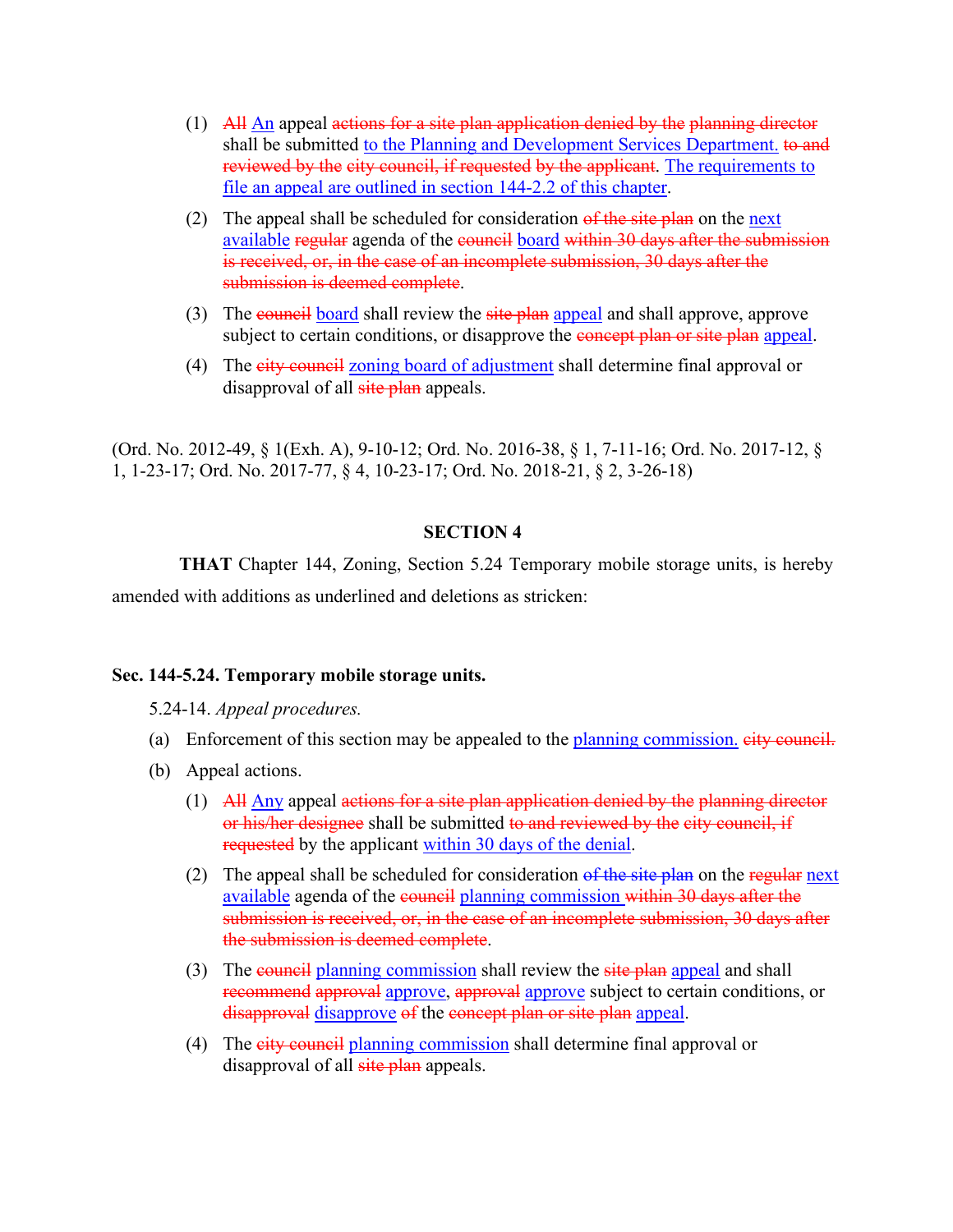(Ord. No. 2012-49, § 1(Exh. A), 9-10-12; Ord. No. 2018-21, § 2, 3-26-18)

# **SECTION 5**

**THAT** Chapter 118, Platting, Section 11 Waiver, is hereby amended with additions as underlined and deletions as stricken:

#### **Sec. 118-11. Waiver.**

- (a) *General.* Where the planning commission city finds that undue hardships will result from strict compliance with a certain provision(s) of this chapter, or where the purposes of these regulations may be served to a greater extent by an alternative proposal, it may approve a waiver from any portion of these regulations so that substantial justice may be done and the public interest is secured, provided that the waiver shall not have the effect of nullifying the intent and purpose of these regulations, and further provided that the planning commission shall not approve a waiver unless it shall make findings based upon the evidence presented to it in each specific case that:
	- (1) Granting the waiver will not be detrimental to the public safety, health or welfare, and will not be injurious to other property or to the owners of other property, and the waiver will not prevent the orderly subdivision of other property in the vicinity;
	- (2) Because of the particular physical surroundings, shape and/or topographical conditions of the specific property involved, a particular hardship to the property owner would result, as distinguished from a mere inconvenience, if the strict letter of these regulations is carried out; or an alternate design will generally achieve the same result or intent as the standards and regulations prescribed herein;
	- (3) The waiver will not in any manner vary the provisions of the zoning ordinance or other ordinance(s) of the city.
- (b) *Zoning variance.* If a zoning variance is requested on a particular parcel of property, then it may be decided concurrently with the submittal and consideration of any request for a waiver from any provision of this chapter.
- (c) *Zoning district change.* The commission may consider a master plan or any type of plat simultaneously with a zoning district change application and may condition approval of a master plan or any type of plat upon final city council approval of the zoning district change that would cause the master plan or plat to be consistent with the zoning.
- (d) *Conditions.* In approving a waiver from any provision of this chapter, the planning commission may require such conditions as will secure substantially the purposes described in this chapter.
- (e) *Procedures.*
	- (1) Except for requests for sidewalk waivers, a An application requesting a waiver shall be submitted in writing to the planning and development services department by the property owner or agent. This may be a separate request or concurrent with the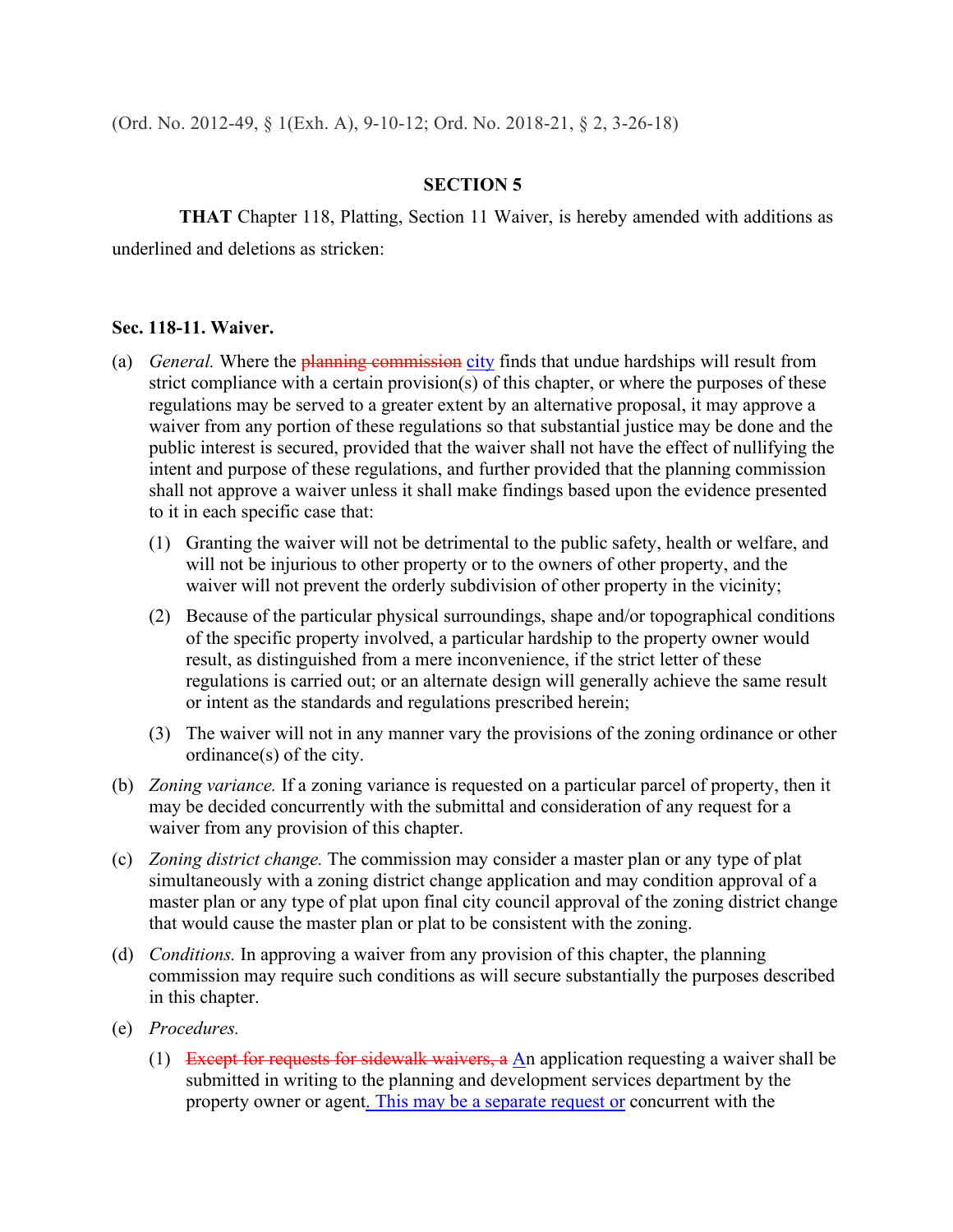subdivision application. The planning director may authorize the submittal and processing of a waiver petition prior to a subdivision application. The petition application shall explain the purpose of the waiver, state fully the grounds for the waiver, and all of the facts relied upon by the petitioner.

- (2) All Wwaivers, other than for block length, may be approved, disapproved or approved with conditions by the planning commission.
- (3) All waivers for sidewalks approved and approved with conditions, including the approval of the escrowing of funds for the construction of sidewalks on perimeter streets to be built at a later date as prescribed in subsection 118-49(c), will be forwarded to city council for final consideration. Therefore, a petition application for a sidewalk waiver must be submitted in writing to the planning and development services department by the property owner or agent and routed through the planning commission and city council process before the associated plat may be submitted or filed.
- (4) (3) Block length waivers may be approved, disapproved or approved with conditions by the Planning and Development Services Department, pursuant to § 118-44 of this chapter.
- (4) The findings of the planning commission, together with the specific facts upon which such findings are based, shall be incorporated into the official minutes of the planning commission meeting at which a waiver is considered, approved or disapproved.

(Ord. No. 2006-84, § 1(Exh. A), 9-11-06; Ord. No. 2014-62, § 1, 9-8-14; Ord. No. 2019-89, § 1, 12-9-19)

# **SECTION 6**

**THAT** Chapter 118, Platting, Section 44 Blocks, is hereby amended with additions as underlined and deletions as stricken:

#### **Sec. 118-44. Blocks.**

(a) Measurement. The length of a block is measured along the longest axis, as illustrated below:



Maximum block length applies to the longest axis of a block

(b) Block lengths shall not exceed 1,200 feet except along arterial streets.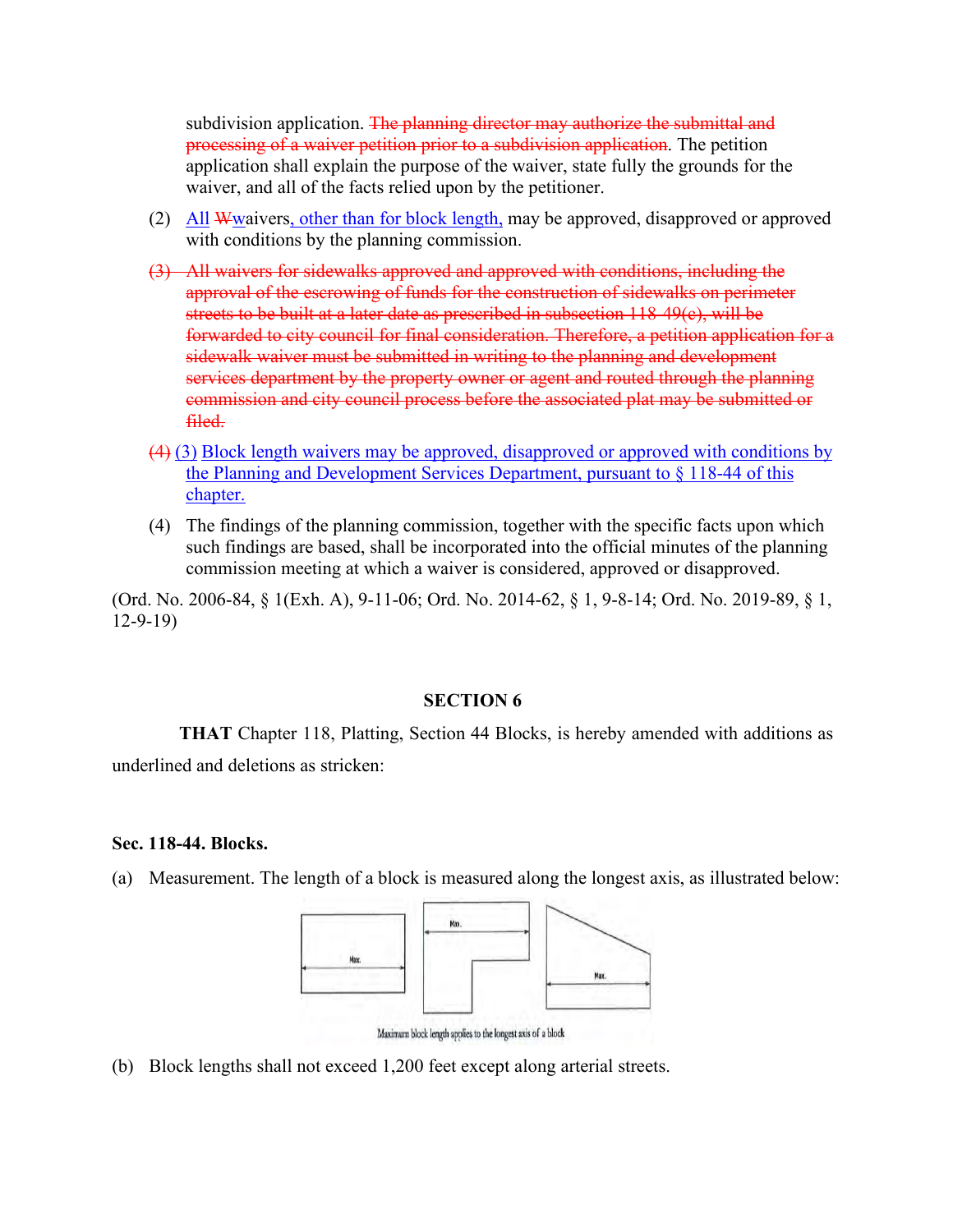- (c) Maximum block lengths along an arterial shall be 1,600 feet, except under special conditions as determined by the **planning commissionPlanning and Development Services** Department.
- (d) Waivers.
	- (1) An application requesting a waiver to block length shall be submitted in writing to the planning and development services department by the property owner or agent concurrent with the subdivision application. The petition application shall explain the purpose of the waiver, state fully the grounds for the waiver, and all of the facts relied upon by the petitioner.
	- (2) Block length waivers are subject to the requirements outlined in section 118-11(a) of this chapter.
	- (3) In making a determination regarding a requested block length waiver, the Planning and Development Services Department shall consider the street design and provision of multi-use trails that create pedestrian and cyclist connections. Multi-use trails shall be designed in compliance with current city standards.
	- (4) The applicant may appeal a decision of the Planning and Development Services Department to deny a block length waiver or disagrees with the conditions placed upon an approved block length waiver to the planning commission. The appeal request shall include supporting documents, and the decision by the Planning and Development Services Department. The planning commission can affirm, reverse, or modify the decision.
	- (5) The planning commission shall determine final approval or disapproval of a block length waiver or conditions on a block length waiver request.

(Ord. No. 2006-84, § 1(Exh. A), 9-11-06; Ord. No. 2019-89, § 1, 12-9-19)

# **SECTION 7**

**THAT** Chapter 118, Platting, Section 49 Sidewalks, is hereby amended with additions as underlined and deletions as stricken:

# **Sec. 118-49. Sidewalks.**

- (a) *Requirement for installation.* Sidewalks shall be required, unless an exception is granted by the planning commission and city council, in accordance with the following:
	- (1) On the subdivision or development side or sides of all major thoroughfares or arterial streets as indicated on the city's thoroughfare plan, or a major thoroughfare as determined by the planning commission, and on perimeter streets.
	- (2) On both sides of a street that serves as a local or collector street, except:
		- a. No sidewalks are required along a local residential large-lot street section, as shown in this chapter, where there is no parking on the street and where each lot has at least 100 feet of frontage;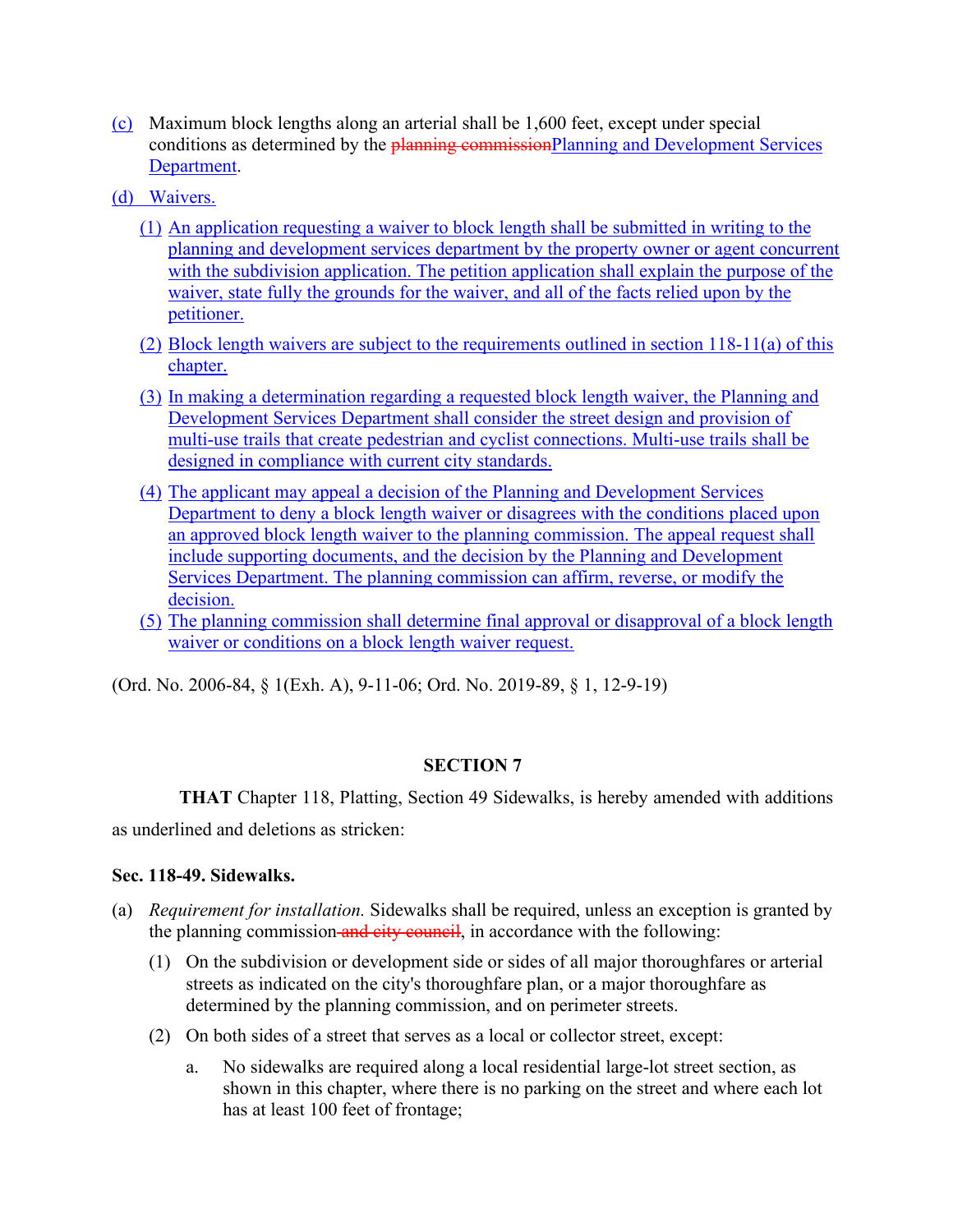- b. When an alternative pedestrian access plan is approved by the planning commission and city council; and
- c. When a waiver as outlined in Section  $118-11(a)$  of this chapter an exception is granted by the planning commission and city council.
- (3) As deemed necessary by the planning commission in any area based on uniformity along the street and conformity with the surrounding area.
- (b) *Installation.* Sidewalks shall be installed at the street front of lots, along the street side of corner lots, and as required on perimeter streets. Sidewalks shall be constructed in accordance with city standards and specifications at such time as the lot is improved unless otherwise determined by the planning commission. For instance, where there would be no building improvement to the area adjacent to the sidewalk.
- (c) *Escrow.* With regard to sidewalks on perimeter streets, the planning commission, upon request of the applicant, may allow the applicant to deposit in escrow the cost of sidewalks, as approved by the city engineer, for installation of sidewalks at a later date. The escrow money or letter of credit shall be deposited with the city prior to filing of the final plat.
- (d) *Plat note.* A plat note shall be placed on the final plat indicating that sidewalks were required, upon which streets sidewalks were required and who is responsible for installation.
- (e) *Location of sidewalks.*
	- (1) Sidewalks shall usually be constructed in the right-of-way of the adjacent street, but may be in easements as approved by the planning commission. For instance, along TxDOT ROW where future improvements would damage the sidewalk or where the walk is not adjacent to a street.
	- (2) Sidewalks adjacent to single-family or two-family lots, along a local street, shall be placed in the right-of-way at least three feet from the curb or adjacent to the curb.
	- (3) All sidewalks adjacent to collector streets, arterial streets, or TxDOT highways shall be separated by at least four feet from the curb or edge of the shoulder.
- (f) *Reserved.*
- (g) *Pedestrian and bikeways.* Pedestrian and bikeways, six feet in width, located in the right-ofway or in a public access easement, shall be dedicated and constructed where deemed necessary by the planning commission, to provide circulation or access to schools, playgrounds, parks, shopping centers, arterial streets and community facilities, or to provide pedestrian circulation within the subdivision. For instance, the commission may require such pedestrian or bikeways between lots at the end of culs-de-sac. Pedestrian and bikeways shall be constructed by the developer with a surface approved by the planning commission. Such pedestrian and bikeways may be required along perimeter streets.
- (h) *Sidewalk widths.* Sidewalk widths shall be as follows:
	- (1) Along one or two family lots: Four feet.
	- (2) Along multifamily or non-residential lots: Six feet.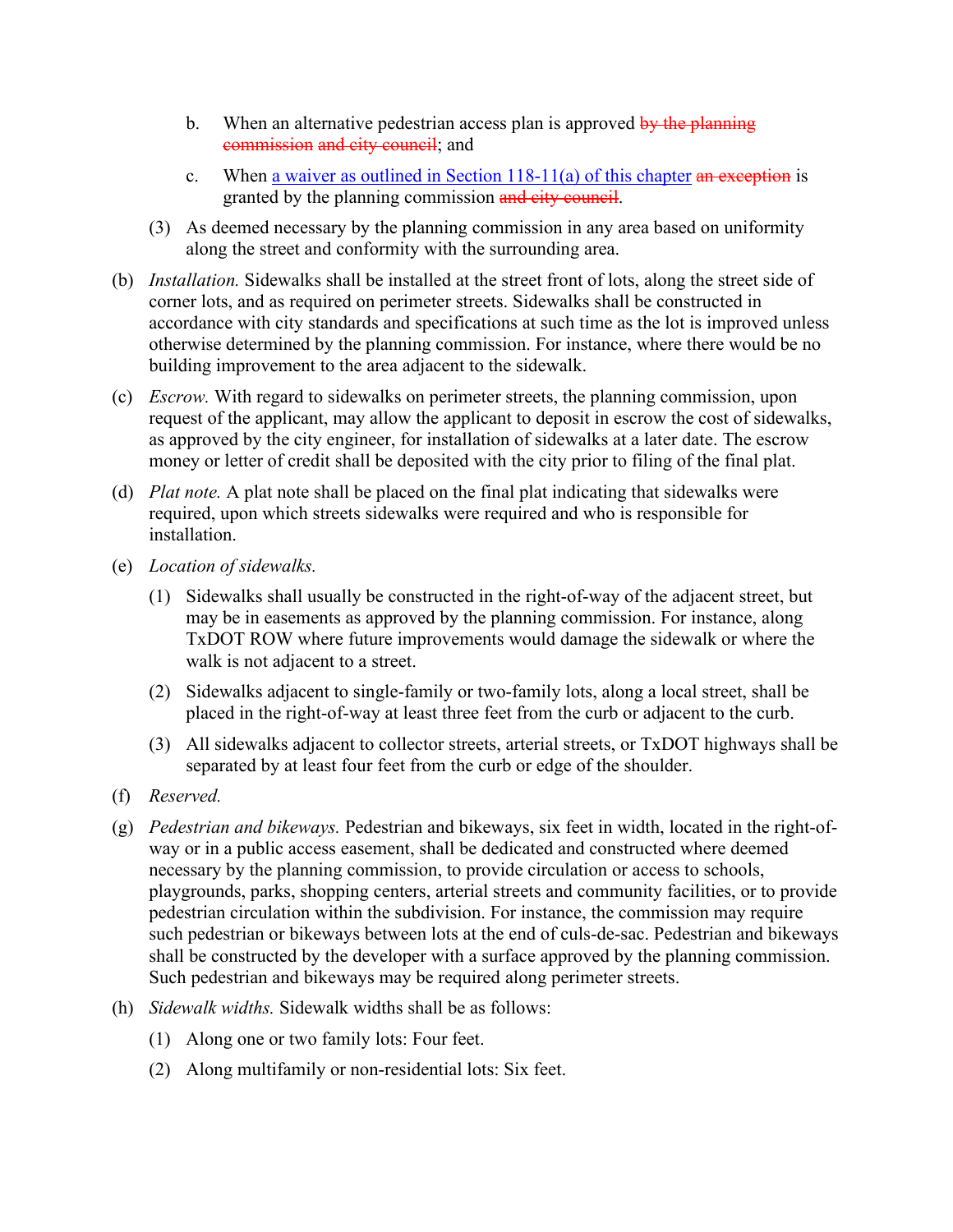- (3) In front of a commercial or multifamily building(s) where there is less than a ten-foot building setback: Ten feet.
- (i) Waivers.
	- (1) Sidewalk waivers are subject to the requirements outlined in section 118-11 of this chapter.
	- (2) In making a determination regarding a requested sidewalk waiver, the planning commission shall consider the following:
		- a. The presence of unique or unusual topographic, vegetative, or other natural conditions exist so that strict adherence to the sidewalk requirements contained herein is not physically feasible;
		- b. That strict adherence to the sidewalk requirements contained herein is not in keeping with the purposes and goals of the code of ordinances and the City's Comprehensive Plan;
		- c. Proximity to existing or planned pedestrian generators, such as schools, libraries, shopping centers, community centers, transit stops, parks and other government buildings;
		- d. Whether any public sidewalk or roadway improvements are planned or contemplated in the area; and
		- e. Any other information deemed appropriate in the professional judgment of the planning and development services staff and City Engineer.
	- (3) The planning commission shall determine final approval or disapproval of a sidewalk waiver.
- (i) (j) *Alternate pedestrian access plan.* Rather than requiring sidewalks on both sides of all streets within a subdivision, or along a perimeter street, the applicant may present for the Planning and Development Services Department planning commission and city council approval an alternate plan showing pedestrian access within and to destinations outside the subdivision such as schools and shopping. Such a plan might provide for no sidewalks on cul-de-sac bubbles, on both sides of all streets, or where the street was wider than the minimum standards.
	- (1) Alternate pedestrian access plans may be approved, disapproved or approved with conditions by the Planning and Development Services Department.
	- (2) The alternate pedestrian circulation plan shall contain at a minimum the following information:
		- a. Letter explaining the purpose of the request,
		- b. Location and arrangement of sidewalks, multiuse trails and pathways,
		- c. Phasing or time schedule for the construction of the sidewalks, multiuse trails and pathways, and
		- d. Identification of the sidewalk segments required under this section that will not be constructed.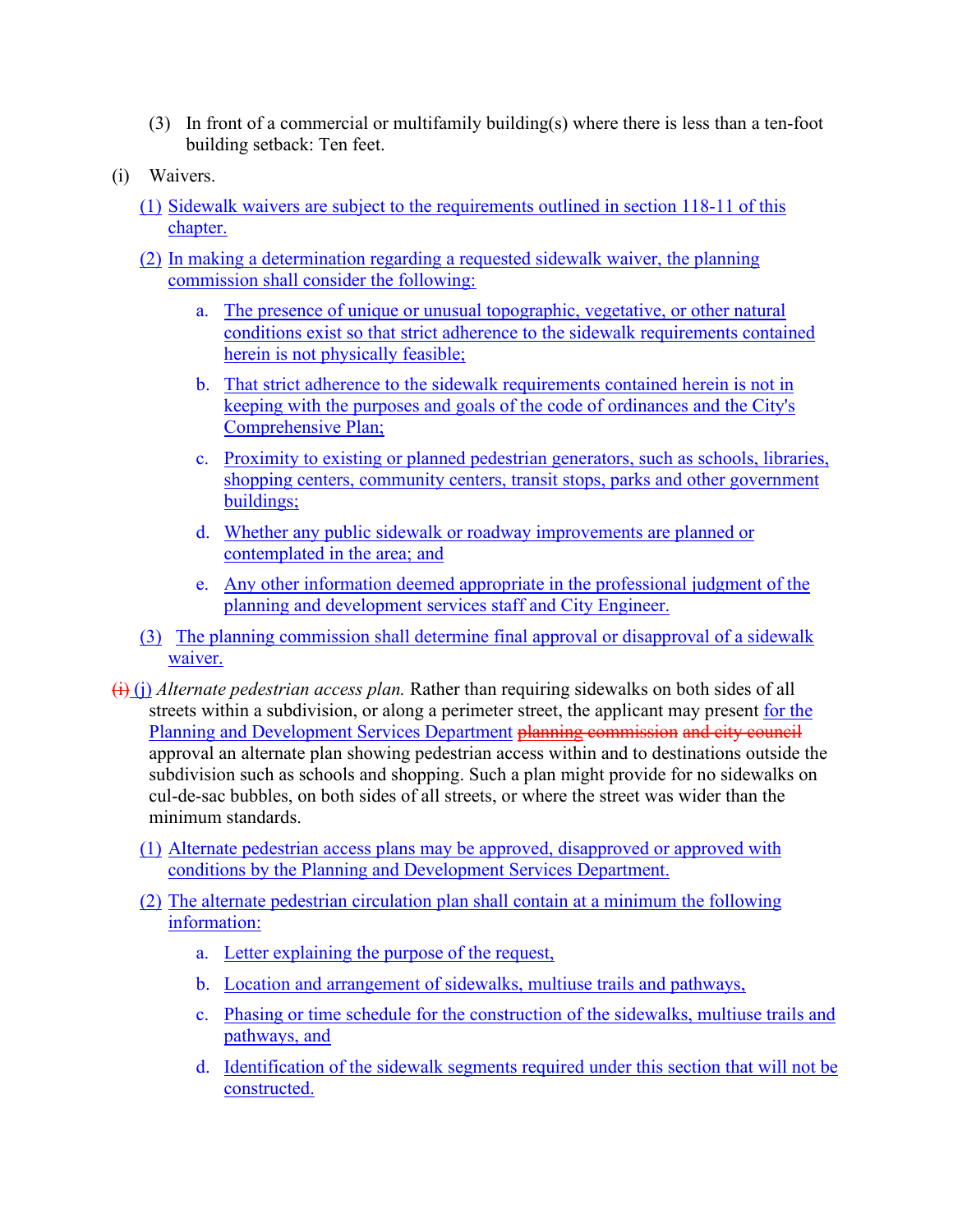- (3) In making a determination regarding approval of an alternate pedestrian access plan, the following factors shall be considered:
	- a. The presence of unique or unusual topographic, vegetative, or other natural conditions exist so that strict adherence to the sidewalk requirements contained herein is not physically feasible;
	- b. The linear distance of the travel path of the sidewalks in the alternative pedestrian access plan must be comparable to the linear distance of the travel path of the sidewalk if constructed adhering to the requirements within this section.
	- c. If the proposed sidewalks are not located within a public right-of-way, a private street or an existing irrevocable ingress/egress easement, then public access easements shall be included on the plat.
	- d. All sidewalk construction shall conform to the latest criteria of the Americans with Disabilities Act (ADA).
- (4) In considering the plan, the Planning and Development Services Department may require and impose conditions to ensure that access to and along the sidewalk areas is safe, convenient, and provides pedestrians with adequate paths of movement.
- (5) The applicant may appeal a decision of the Planning and Development Services Department to deny an alternate pedestrian access plan or disagrees with the conditions placed on an approved alternate pedestrian access plan to the planning commission. The appeal shall include supporting documents, and the decision by the Planning and Development Services Department. The planning commission can affirm, reverse, or modify the decision.
- (6) The planning commission shall determine final approval or disapproval of an alternate pedestrian access plan.

(Ord. No. 2006-84, § 1(Exh. A), 9-11-06; Ord. No. 2013-28, § 1, 5-13-13; Ord. No. 2019-89, § 1, 12-9-19)

# **SECTION 8**

**THAT** Appendix D, Fee Schedule, Section A, Schedule of development fees, is hereby

amended with additions as underlined and deletions as stricken:

# **Sec. A. Schedule of development fees.**

| <b>APPLICATION</b>                    | FEE      |
|---------------------------------------|----------|
| <b>PLATTING RELATED</b>               |          |
| *****                                 |          |
| Plat waiver/subdivision variance (not | \$150.00 |
| including sidewalk waivers)           |          |
| *****                                 |          |
| <b>MISCELLANEOUS</b>                  |          |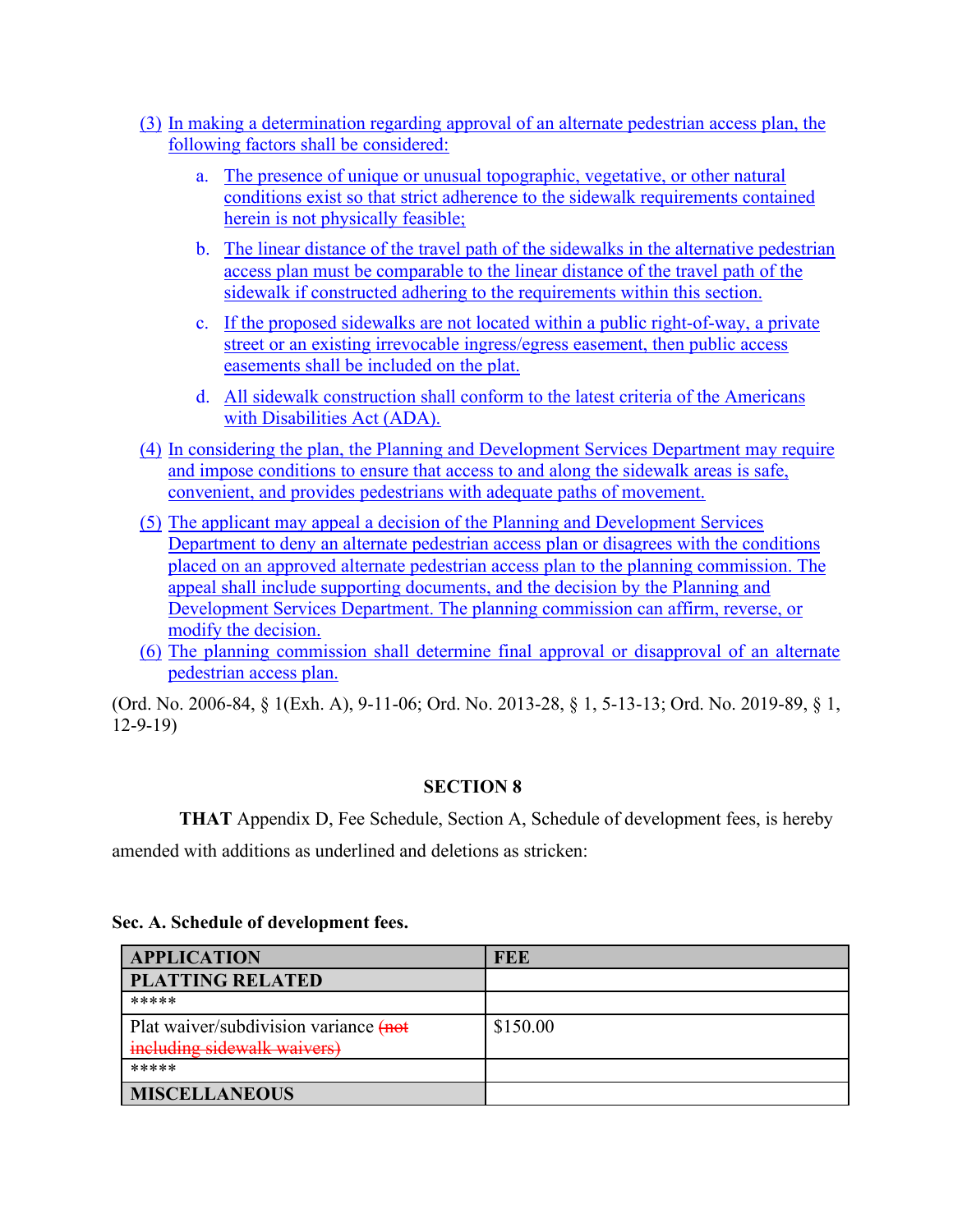| *****           |                                |
|-----------------|--------------------------------|
| Sidewalk waiver | $\Omega$<br><del>TJUU.UU</del> |
| *****           |                                |

(Ord. No. 2018-21, § 7, 3-26-18; Ord. No. 2018-34, § 3, 5-14-18)

# **SECTION 9**

**IT** is hereby declared to be the intention of the City Council that the sections, paragraphs, sentences, clauses and phrases of this Ordinance are severable and, if any phrase, clause, sentence, paragraph or section of this Ordinance should be declared invalid by the final judgment or decree of any court of competent jurisdiction, such invalidity shall not affect any of the remaining phrases, clauses, sentences, paragraphs and sections of this Ordinance.

# **SECTION 10**

**THAT** all provisions of the Code of Ordinances of the City of New Braunfels not herein amended or repealed shall remain in full force and effect.

#### **SECTION 11**

**THAT** all other ordinances or parts of ordinances in conflict herewith are hereby repealed to the extent of such conflict only.

#### **SECTION 12**

**THAT** in accordance with the provisions of the City Charter, this Ordinance may be read and published by descriptive caption only. This Ordinance has been publicly available in the office of the City Secretary prior to its adoption.

# **SECTION 13**

**THAT** this Ordinance shall become adopted and effective upon its second reading, signature required by City Charter, and filing with the City Secretary's Office.

PASSED AND APPROVED: First reading this, ................................November 22, 2021

**PASSED AND APPROVED:** Second reading this the……………………December 13, 2021